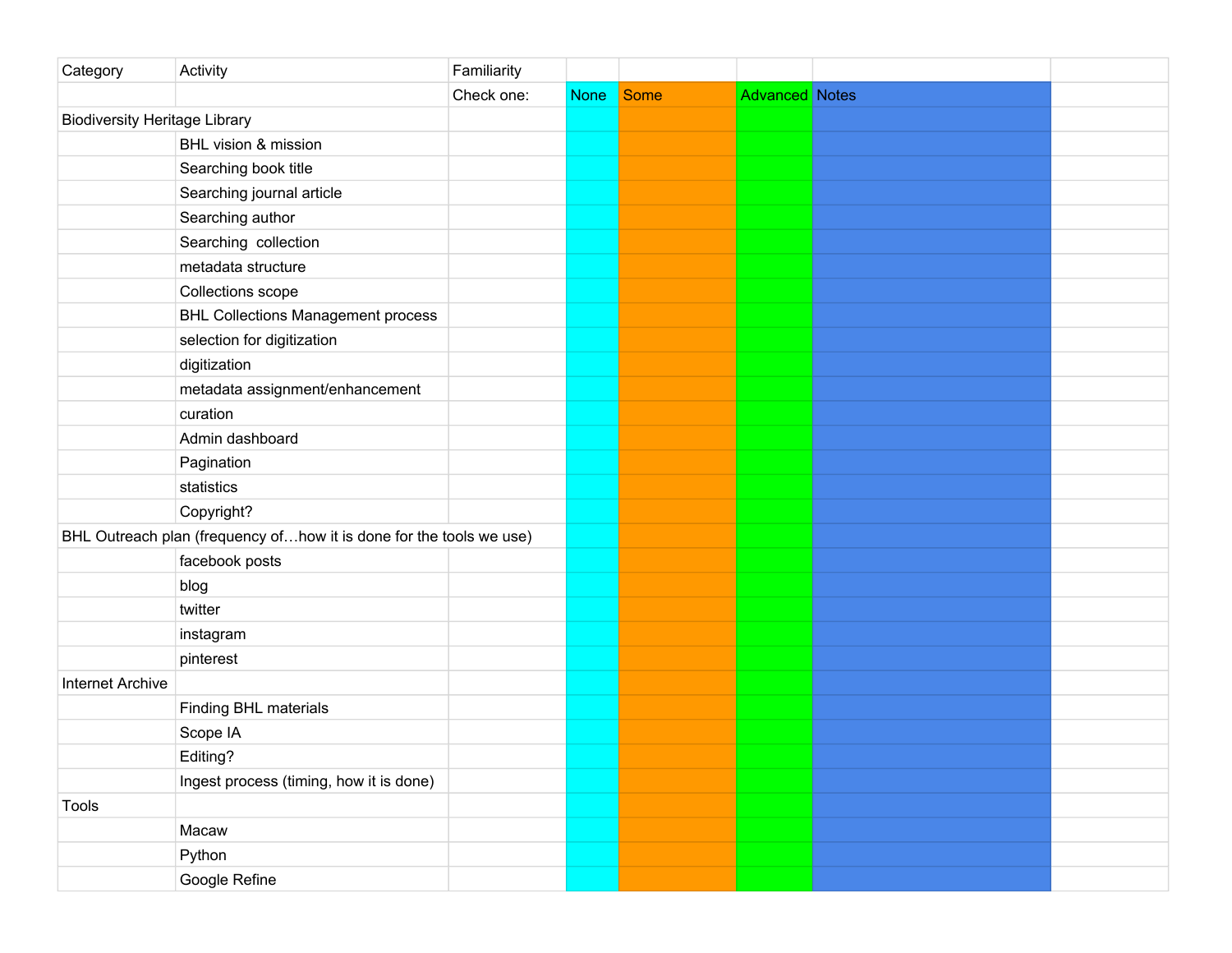|                                 | Omeka                                                      |  |  |  |
|---------------------------------|------------------------------------------------------------|--|--|--|
|                                 | <b>BHL Exhibitions tool</b>                                |  |  |  |
|                                 | spreadsheets                                               |  |  |  |
|                                 | <b>TEI</b>                                                 |  |  |  |
|                                 | <b>DAMS</b>                                                |  |  |  |
|                                 | <b>MARC</b>                                                |  |  |  |
|                                 | Survey tools                                               |  |  |  |
|                                 | Issue tracking tools for cross-institutional collaboration |  |  |  |
|                                 | Other                                                      |  |  |  |
| <b>Transcription Experience</b> |                                                            |  |  |  |
|                                 | Smithsonian tool                                           |  |  |  |
|                                 | From the Page                                              |  |  |  |
|                                 | Digi Vol                                                   |  |  |  |
|                                 | <b>Mechanical Turk</b>                                     |  |  |  |
|                                 | Transcribed pages                                          |  |  |  |
| Digital Libraries (other)       |                                                            |  |  |  |
|                                 | HathiTrust                                                 |  |  |  |
|                                 | <b>DPLA</b>                                                |  |  |  |
|                                 | Europeana                                                  |  |  |  |
|                                 | Other                                                      |  |  |  |
| <b>Digital Libraries 2</b>      |                                                            |  |  |  |
|                                 | Curation                                                   |  |  |  |
|                                 | Lifecycle                                                  |  |  |  |
|                                 | Preservation (NDSA)                                        |  |  |  |
|                                 | Workflow                                                   |  |  |  |
|                                 | Formats                                                    |  |  |  |
|                                 | Web Archiving                                              |  |  |  |
|                                 | Sustainability                                             |  |  |  |
| <b>Biodiversity literature</b>  |                                                            |  |  |  |
|                                 | Accessed and read                                          |  |  |  |
|                                 | Reference answers                                          |  |  |  |
| Taxonomic names                 |                                                            |  |  |  |
|                                 | familiar with organism names                               |  |  |  |
|                                 | use in BHL                                                 |  |  |  |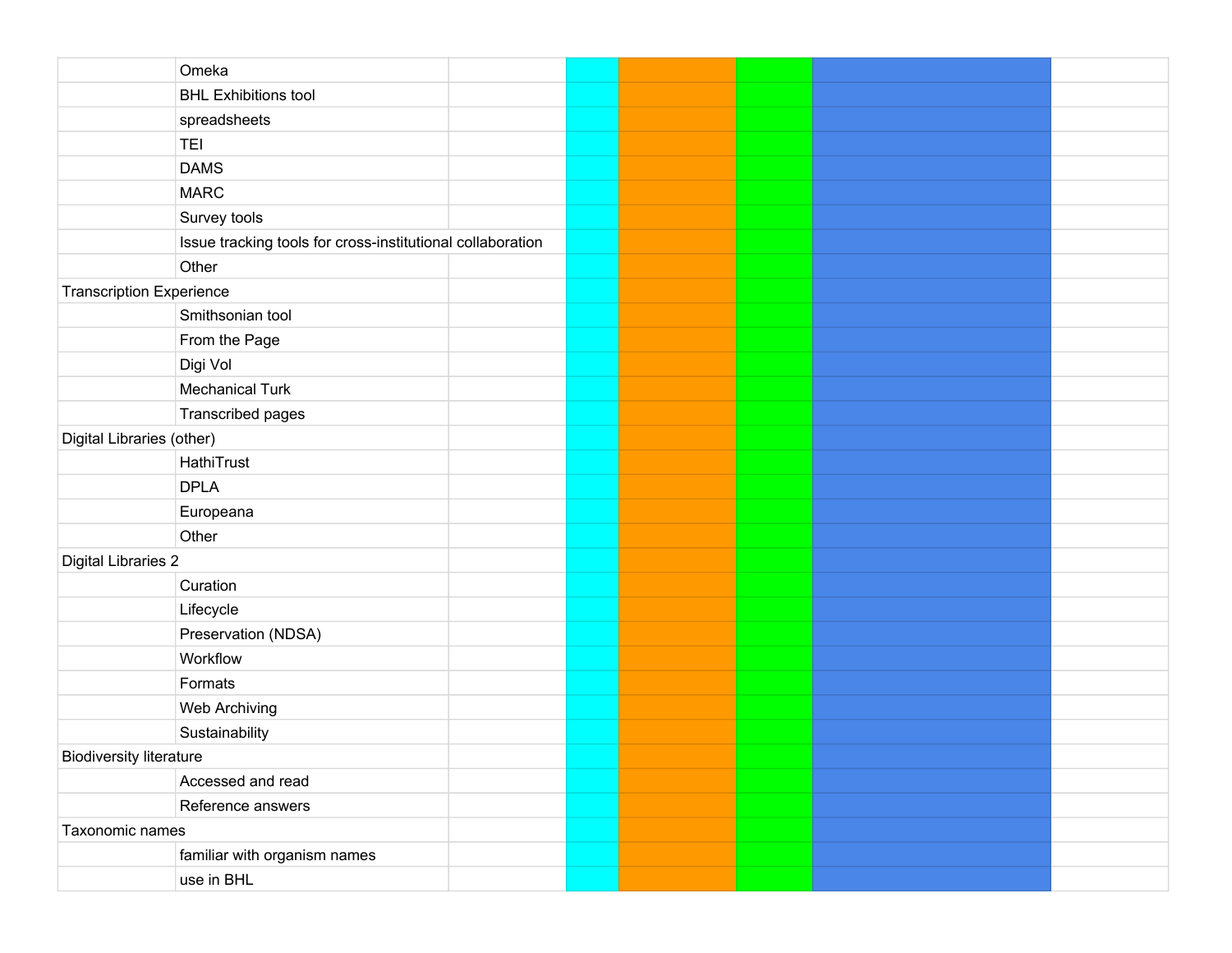| User Surveys              |                                       |  |  |  |
|---------------------------|---------------------------------------|--|--|--|
|                           | design                                |  |  |  |
|                           | carried out                           |  |  |  |
|                           | focus groups                          |  |  |  |
|                           | analysis                              |  |  |  |
| $\mathsf{U}\mathsf{I}$    |                                       |  |  |  |
|                           | design                                |  |  |  |
|                           | functional and technical requirements |  |  |  |
|                           | evaluation                            |  |  |  |
| Repositories (which ones) |                                       |  |  |  |
|                           | deposit                               |  |  |  |
|                           | architecture                          |  |  |  |
|                           | development                           |  |  |  |
|                           | evaluation                            |  |  |  |
| Crowdsourcing             |                                       |  |  |  |
|                           | participated in events                |  |  |  |
|                           | participated in verification          |  |  |  |
|                           | evaluation                            |  |  |  |
| Communication             |                                       |  |  |  |
|                           | Virtual                               |  |  |  |
|                           | Face-Face                             |  |  |  |
|                           | Presentation of work                  |  |  |  |
| OCR experience            |                                       |  |  |  |
|                           | implementation                        |  |  |  |
|                           | corrections                           |  |  |  |
|                           | evaluation                            |  |  |  |
| Full text search          |                                       |  |  |  |
|                           | use                                   |  |  |  |
|                           | implementation                        |  |  |  |
|                           | evaluation                            |  |  |  |
| Webinars                  |                                       |  |  |  |
|                           | viewing                               |  |  |  |
|                           | development                           |  |  |  |
|                           | evaluation                            |  |  |  |